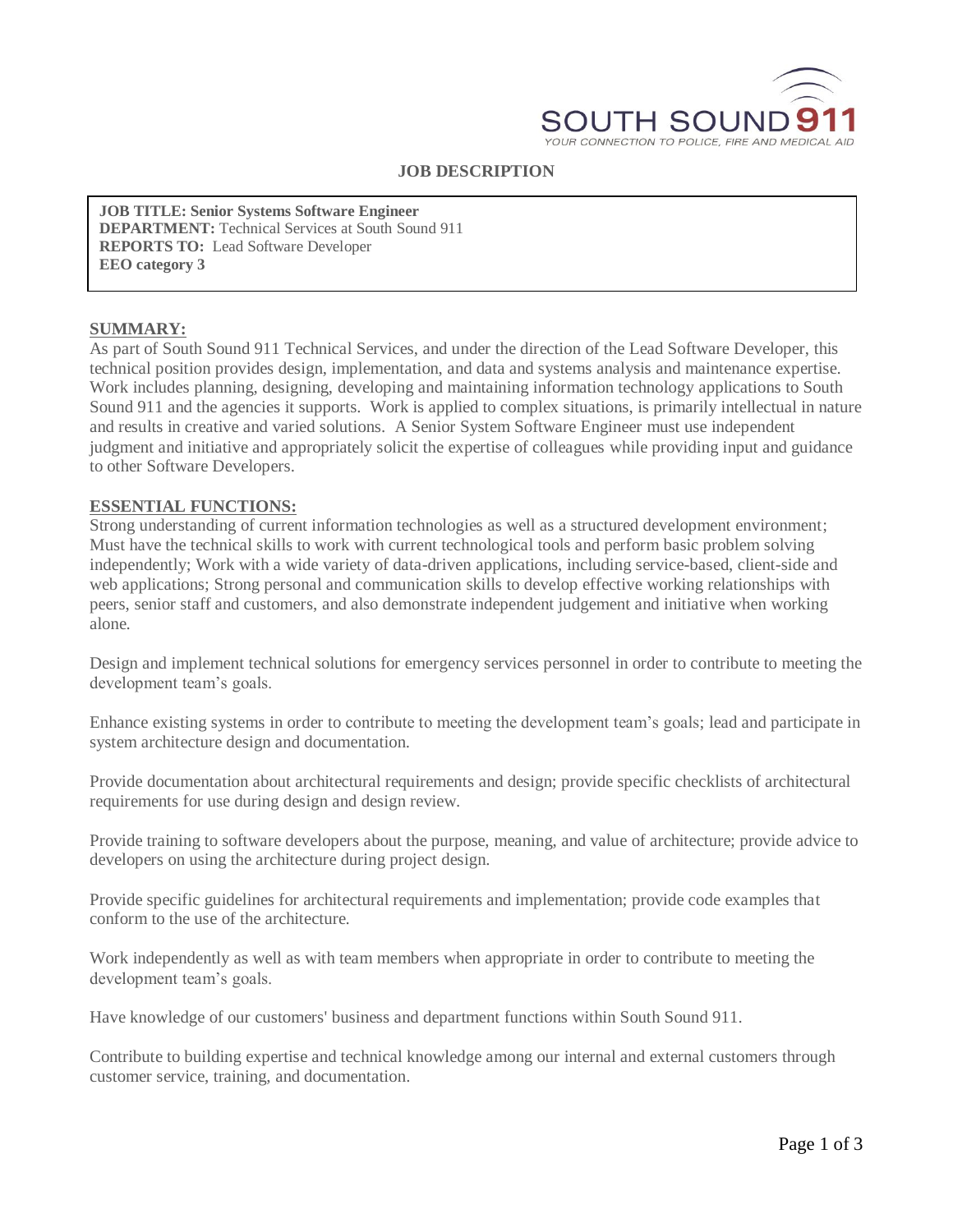Participate in process improvement activities in order to contribute to improvement and maintenance of the development team.

Monitor and analyze the health of a subset of our systems and processes in order to maintain system health; advocate for a given system(s) or processes when their health is poor in order to maintain system health.

Keep up-to-date on current development tools, technologies, methodologies, and platforms. Research and recommend new technologies, frameworks, and languages as relevant to the development team's goals.

Review work done by team members and provide feedback in order to contribute to meeting the development team's goals; lead and participate in peer-mentoring in order to contribute to improvement and maintenance of the development team; assist with mentoring and training other Software Developers.

# **QUALIFICATIONS:**

A Bachelor's degree in computer science or a related STEM field (Science, Technology, Engineering, and Math) and/or equivalent work experience. Four years of professional application development experience directly supporting public safety information technology systems.

# **REQUIRED ABILITY, KNOWLEDGE AND EXPECTATIONS:**

Fluent use of the English language

Understand and follow written and verbal instructions.

Understand and interpret complex rules and procedures.

Read, interpret, explain, apply and follow applicable laws, ordinances, codes, regulations, policies and procedures.

Work appropriately with confidential material and information.

Work with speed and accuracy.

Follow safety rules and regulations.

Ability to decompose complex problems into manageable units of work

Exercise a high degree of independent judgment in problem solving and decision-making related to professional software development duties.

Communicate efficiently and effectively both orally and in writing using tact, patience and courtesy.

Maintain cooperative and effective working relationships with others.

Analyze situations quickly and adopt an effective course of action.

Organize work with many interruptions and multiple tasks to meet schedules and timelines.

Be reliable, dependable and report for work on a consistent basis.

## **LICENSES, CERTIFICATES AND OTHER REQUIREMENTS:**

Proficient with standard suite of Microsoft Office software

Experience with C#/.NET languages or Java.

Experience using SQL or LINQ to develop data-driven applications.

Experience with software development life cycle best practices, including coding standards, code reviews,

source control management, and build processes.

Unit test and debugging experience

## **PHYSICAL REQUIREMENTS:**

The physical demands described here are representative of those that must be met by an employee to successfully perform the essential functions of this job. Reasonable accommodations may be made to enable individuals with disabilities to perform the essential functions.

While performing the duties of this job, the employee is regularly required to sit at a computer terminal, frequent walking both indoors and out; use hands to finger, handle, or feel and talk or hear. The employee is frequently required to reach with hands and arms. The employee is occasionally required to stand, stoop, or kneel. The employee must occasionally lift and/or move up to 25 pounds. Specific vision abilities required by this job include close vision, distance vision, peripheral vision, depth perception and ability to adjust focus.